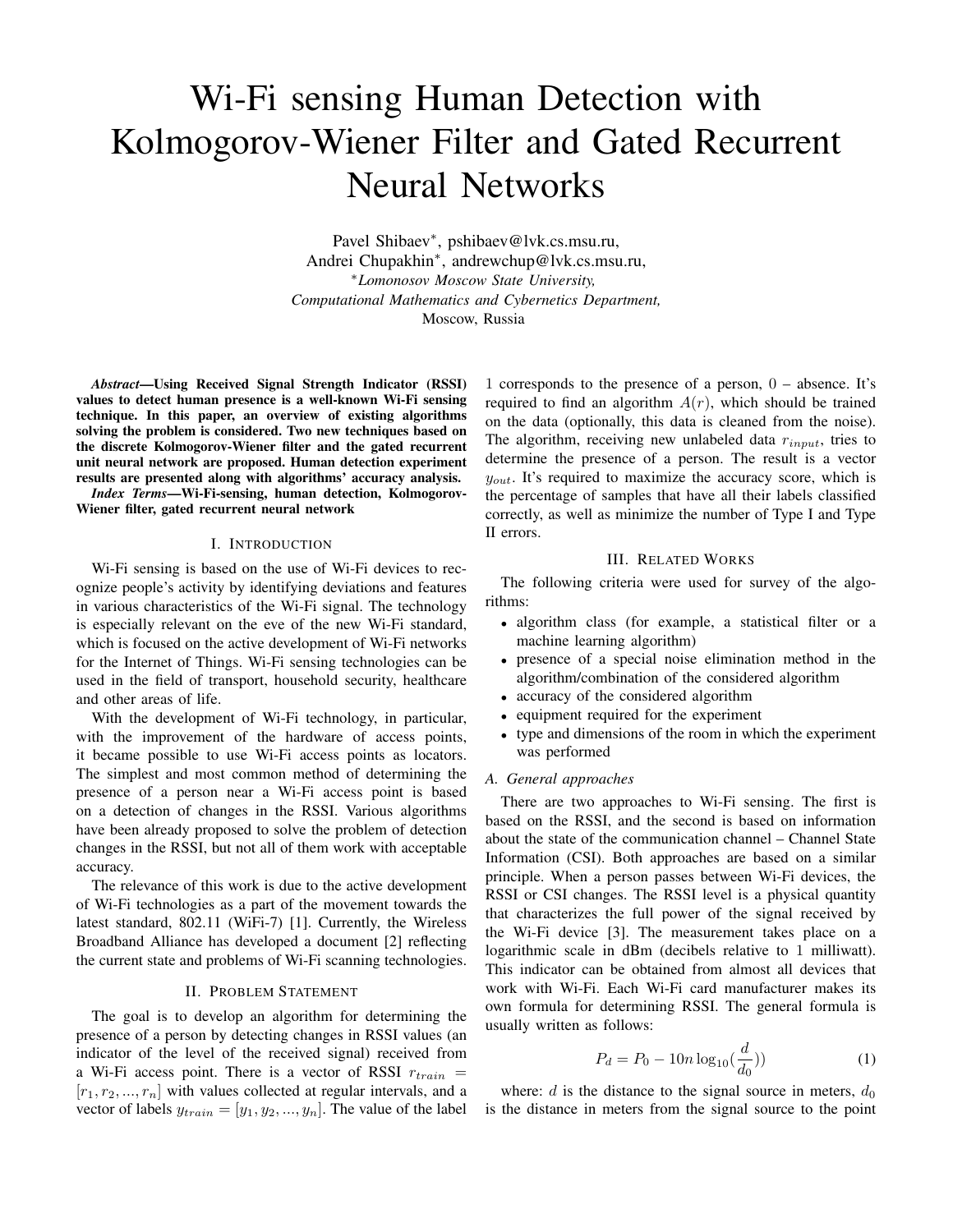where the RSSI measurement takes place,  $n$  is the coefficient for the middle point in which the measurement takes place, which is a dimensionless quantity, calculated empirically,  $P_d$ is the desired RSSI indicator.

A very significant physical factor that makes it possible to detect a person using RSSI is the absorption coefficient of the human body. It is close to the coefficient of water absorption (due to the fact that the human body is mainly composed of water) and differs from the coefficient of, for example, walls and furniture [3]. For reference, an approximate RSSI absorption values are presented in the Table I.

TABLE I RSSI ABSORPTION VALUES FOR MATERIALS

| <b>Material</b>         | Absorption, dBm |
|-------------------------|-----------------|
| Plasterboard            | $3 - 5$         |
| Glass door, metal frame |                 |
| Metal door              | $6-10$          |
| Glass window            | 2               |
| Block wall              | $6 - 15$        |
| Concrete wall           | 4-6             |

For comparison, the absorption value for the human body is approximately 9-30 dBm [4], which approximately corresponds to the absorption value for water 15-20 dBm [5].

The essence of the CSI-based approach is also worth mentioning. To establish a Wi-Fi connection, MIMO technology (Multiple Input Multiple Output) is often used. The essence of the method lies in increasing the bandwidth of the communication channel due to data transmission via a system of several antennas. In this case, one can set a matrix to describe the connection state in the case when the transmitting device has a composite antenna of  $M$  cells, and the receiving device has  $N$  cells. When transmitting data, the  $j$ -th cell of the transmitter transmits to the  $i$ -th cell of the receiver  $(k \in 1, ..., M; j \in 1, ..., N)$ . The element of the CSI matrix  $H = [h_{kj}] = [a_{kj} + b_{kj} i]$  characterizes the state of data transmission from the  $j$ -th cell of the transmitter to the  $k$ -th cell of the receiver.

#### *B. RSSI-based Approaches*

To solve the problem of determining the presence of a person according to RSSI data, algorithms that are of a statistical nature are often used. For example, the Kalman filter [6] with subsequent estimation of variance allows one to achieve accuracy of 95%. The experiment from this paper was conducted in a small room 3m x 3m using three Wireless Sensor Network (WSN) nodes. A hybrid statistical approach based on a combination of expectation and variance estimates without noise control was used [7]. The experiment was conducted in the halls of the university. The achieved accuracy exceeded 90%. With the help of special Zigbee modules (used for low-consumption wireless communication) and an algorithm based on moving averages [8], it was possible to achieve 100% accuracy in laboratory conditions. The probabilistic algorithm based on MRF (Markov random fields) [9] achieved an accuracy of 86% in a large room with an area of 150

m<sup>2</sup>. The study used a Chipcon 1100 wireless communication board.

It is also possible to use machine learning algorithms. The approach based on the complicated k-means method allowed to achieve an accuracy of 94% [11]. The experiment was carried out in a room of 18m x 18m using a TelosB board.

## *C. Survey Conclusion*

Thus, the most frequent approach to solving the problem under consideration is based on the use of various statistical characteristics of the filtered RSSI time series. The best results in this category were shown by an algorithm based on the Kalman filter and an algorithm based on a combination of filters using moving averages. However, there is also an alternative group of approaches based on machine learning algorithms, which is represented in the survey by an algorithm based on K-means. Table II presents a comparison of the considered methods according to the selected survey criteria.

It is proposed to consider new approaches from both categories, when choosing the algorithm to solve the considered problem. The Kolmogorov-Wiener filter is presented as a statistical algorithm, and a gated recurrent units (GRU) neural network is presented as a machine learning algorithm.

#### IV. PROPOSED ALGORITHMS

## *A. Kolmogorov-Wiener Filter*

First, it is proposed to consider the Kolmogorov-Wiener filter, which should be attributed to the first group of (statistical) approaches. The filter is a simpler analogue of the Kalman filter, successfully used to denoise signals [10].

A discrete version of the Kolmogorov-Wiener filter [11] is considered. The filter works in the following way. The measured discrete signal  $w[n]$  is fed to the filter input. There is also an unknown useful signal  $s[n]$ . The signal is fed into the Kolmogorov-Wiener filter to get the output signal  $x[n] = \sum_{i=0}^{N} a_i w[n-i]$ , where N is the number of past points (called the filter order), are the filter coefficients  $a_i$ . The filter coefficients are obtained by minimizing the mean squared error:  $e[n] = x[n] - s[n], a_i = \arg \min E[e^2[n],$ 

To detect outliers and anomalies corresponding to the presence of a person (assuming that the noise removal was successful), the approach proposed by Frank Hampel [12] is used. The essence of the approach is as follows. Let's consider a data set  $x_i$  and a sample  $X_N = \{X_{(k)}\}, k \in 1, ..., N - k$ -th order statistics. As an estimate of the median is often recommended to use  $median(X_n = \frac{X_{\lfloor \frac{N}{2}+1 \rfloor}+X_{\lfloor \frac{N+1}{2} \rfloor}}{2})$ . As an estimate of the Mean Absolute Deviation (MAD):  $MAD(X_n) =$  $median(|x_1 - median(X_n)|, ..., |x_n - median(X_n)|)$ . The value of x should be considered an outlier if:  $|x$  $median(X_n)| \geq g(N, a_N) MAD(X_N)$ , where  $g(N, a_N)$  is some function of the sample size N and some parameter  $a_N$ .

Thus, based on the Kolmogorov-Wiener filter with an auxiliary approach, which is often called the Hampel filter, it is possible to construct an algorithm for solving the considered problem of human presence detection.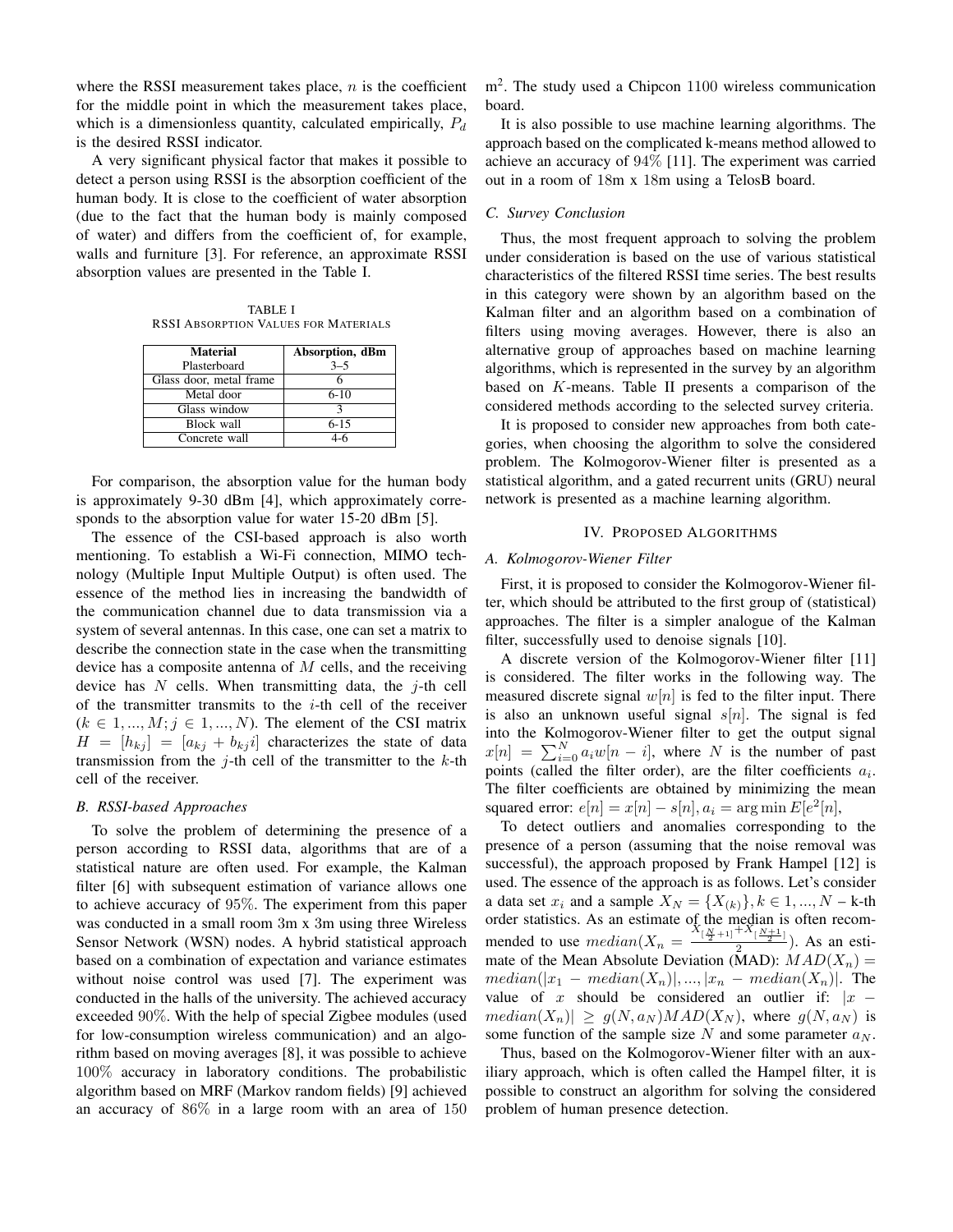| Publication                    | <b>Algorithm Type</b>      | Noise Filtering | <b>Accuracy score</b> | <b>Hardware</b>      | Venue                                 |
|--------------------------------|----------------------------|-----------------|-----------------------|----------------------|---------------------------------------|
| Wang. H et al. [7], 2020       | Kalman filter              | Kalman Filter   | 0.95                  | 3 WSN Nodes          | 3 m by 3 m room                       |
| Sigg. S et al. [8], 2014       | Mean and variance estimate | No              | > 0.9                 | Nexus One smartphone | University hall                       |
| Sntiprapan S. et al. [9], 2021 | Weighted MA                | Built-in        |                       | Zigebee              | Laboratory room                       |
| Xu Ch. et al. [10], 2013       | <b>MRF</b>                 | Built-in        | 0.86                  | 3 Chipcon CC100      | Office hall                           |
| Yuan Y. et al. [11], 2013      | K-Means                    | Built-in        | 0.94                  | 3 Telos B            | $18 \text{ m}$ by $18 \text{ m}$ room |

TABLE II RSSI ABSORPTION VALUES FOR MATERIALS



Fig. 1. RSSI in the Living Room



Fig. 2. RSSI in the office room

#### *B. GRU Neural Network*

Recurrent Neural Networks (RNN) are successfully used for processing time series [13]. In particular, networks with Long short-term memory (LSTM) performed well on RSSI data. An alternative to the LSTM approach is architectures based on recurrent managed units (GRU).

## *C. Decision Trees*

Gradient boosting classifiers can be used for time series forecasting [14]. These algorithms are based on a combination of decision trees. In such a way a strong classifier is built out of weak classifiers. AdaBoosting and Gradient Boosting Machine algorithm is considered in this work.

Random forest algorithm is ensemble algorithm which consists of the combination of ordinary decision trees. It can also be used for time series forecasting [15].

#### V. EXPERIMENTAL STAND DESIGN

In practice, the goal is to determine human presence via a system of two Wi-Fi devices (a receiver device – a smartphone, and a Wi-Fi access point). Presence is determined based on RSSI metrics. As an additional condition, absence of significant environmental disturbances (movement of dimensional objects, sudden changes in humidity and temperature) is accepted.

The experiment was conducted using a stand consisting of two WiFi devices: a Samsung A7 2018 mobile phone and a TP-Link TL-MR3020 access point with the Open WRT operating system 07/19/19 firmware. Access to bash via ssh connection is configured on the point with a script for exporting RSSI values to a laptop support. The distance in the living room between the devices is 3 m, and in the office space – 5 m. In both cases, the devices were at a height of about 1.5 m.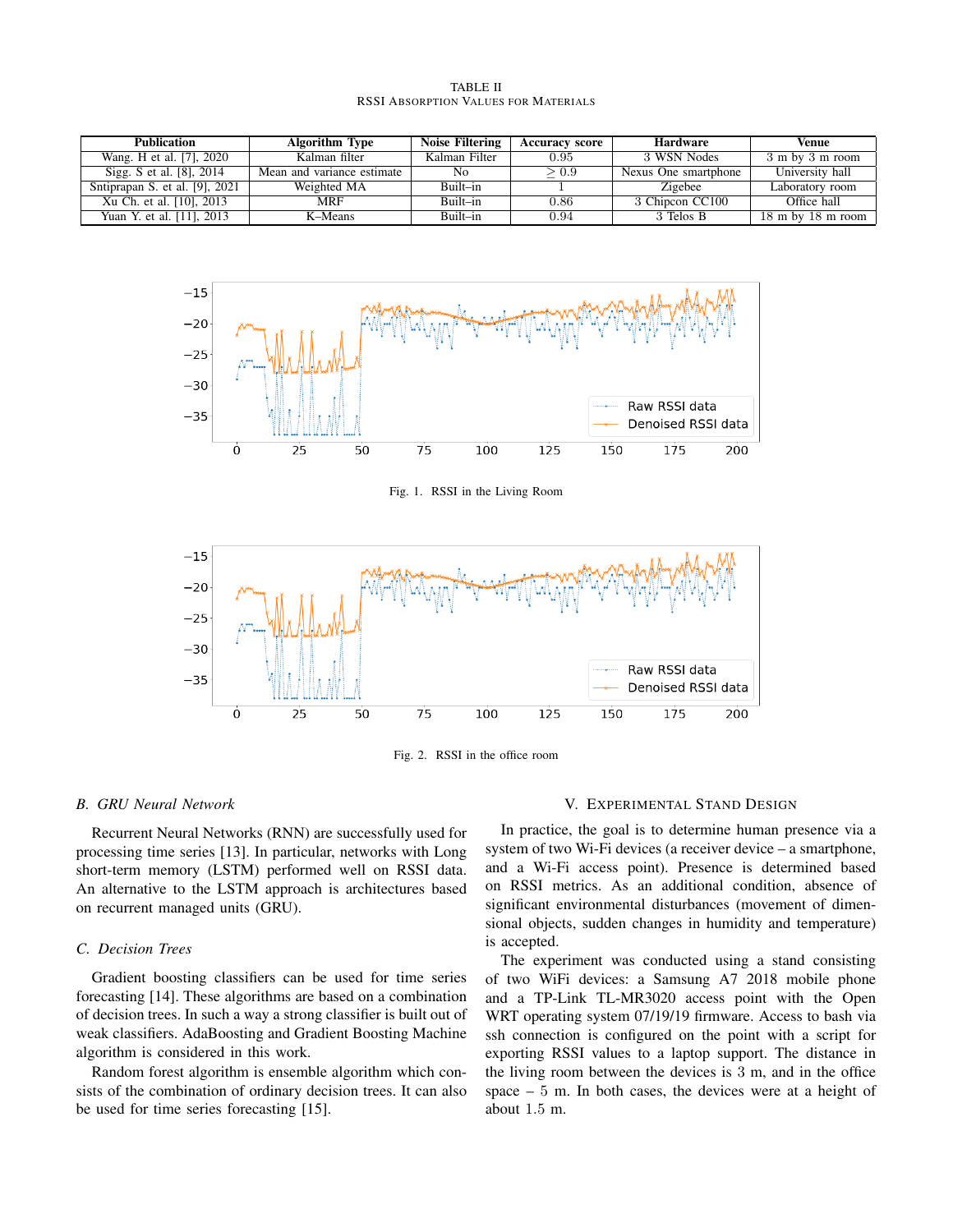## VI. IMPLEMENTED ALGORITHMS

## *A. Kolmogorov–Wiener Filter*

Kolmogorov-Wiener Filter is implemented as a separate class. During the fit phase, RSSI data measured in the human absence should be fed to the algorithm. In such a way, noise level is determined. In the transform phase, any RSSI data is passed to be denoised. After on the denoised RSSI values outliers are detected via the Hampel filter.

## *B. Data Preprocessing*

No additional data preprocessing was done for the Kolmogorov-Wiener filter. However, data was transformed before being fed into the tree-based algorithms and the GRU neural network. Sliding window technique was used. Let the window size be s for raw RSSI values  $r_1, ..., r_n$ . The matrix  $M = [[r_1, ... r_w], [r_2, ..., r_{w+1}], ..., [r_{n-w}, ..., r_n]]$  is composed to be fed into these algorithms. This data set (matrix  $M$ ) is divided into two parts:  $M_{train}$  (71.5%) and  $M_{test}$  (28.5%). Also, it is worth mentioning that cross-validation for hyperparameters tuning was done for tree-based algorithms.

## *C. GRU Neural Network*

The GRU neural network has the following architecture. A GRU layer with 200 units takes  $M$  as an input.  $tanh$ is used as an activation function. This layer is followed by two dense layers. The first one has  $50$  units and  $relu$  as an activation function, the second one has one single unit and linear activation. Adam optimizer with a mean squared error loss is used. It takes approximately 36-40 epochs to train such a network. After that, the model becomes overfitted.

## VII. EXPERIMENT

## *A. Goals*

It is required to check the following basic provisions.

- 1) The accuracy of the algorithms considered and implemented.
- 2) Reliability of the assembled stand.
- 3) Correctness of the methodology for detecting a person using RSSI

## *B. Methodology*

Two experiments were conducted. One is Kolmogorov-Wiener filter-specific, the other one is general for all the considered algorithms. In the first case, the person was absent from the room for 200s, and RSSI data corresponding to human absence was collected

After that, the following actions were performed:

- 1) for the first 50 seconds, a person crosses the line between the devices, and is also on the side
- 2) in the next 150 seconds, the person is removed from the room.

RSSI values are requested every second. This experiment is intended to show the Kolmogorov-Wiener filter in action.

In the second case, for the 2100 seconds, a human leaves the room every five minutes. RSSI values are also requested every second. The goal of this experiment to collect a dataset to fit and score the considered algorithms. Experiments are conducted on the two venues: a living room and an office space.

## *C. Experiment results*

RSSI raw data and denoised data cleaned with the Kolmogorov-Wiener filter is presented in the Fig. 1 and Fig. 2.

Accuracy, true positive rate (TPR) and true negative rate (TNR) for all algorithms is estimated on the test part. The accuracy score results for Kolmogorov-Wiener filter, GRU NN and decision trees are presented in the Table III and the Table IV.

TABLE III ALGORITHMS COMPARISON - IN THE LIVING ROOM

| Algorithm                | <b>Accuracy Score</b> | TPR  | <b>TNR</b> |
|--------------------------|-----------------------|------|------------|
| <b>Gradient Boosting</b> | 0.99                  | 0.99 | 0.997      |
| Random Forest            | 0.99                  | 0.99 | 0.994      |
| Ada Boost                | 0.98                  | 0.98 | 0.997      |
| Wiener Filter            | 0.90                  | 1.00 | 0.83       |
| <b>GRU NN</b>            | 0.98                  | 0.97 | 0.99       |

| <b>TABLE IV</b>                             |  |  |  |
|---------------------------------------------|--|--|--|
| ALGORITHMS COMPARISON - IN THE OFFICE SPACE |  |  |  |

| Algorithm                | <b>Accuracy Score</b> | <b>TPR</b> | <b>TNR</b> |
|--------------------------|-----------------------|------------|------------|
| <b>Gradient Boosting</b> | 0.99                  | 0.98       | 0.99       |
| Random Forest            | 0.98                  | 0.98       | 0.99       |
| Ada Boost                | 0.97                  | 0.95       | 0.99       |
| Wiener Filter            | 0.94                  | 1.0        | 0.90       |
| <b>GRU NN</b>            | 0.97                  | 0.97       | 0.98       |

#### VIII. CONCLUSION AND FURTHER RESEARCH

Thus, machine learning algorithms are more accurate than the algorithm based on the Kolmogorov-Wiener filter, which, in addition, requires determining the noise level in the room. Machine learning algorithms do not require special adjustment to the noise level. The results and algorithms are publicly available [16].

Wi-Fi sensing is a very promising area of research, as Wi-Fi hardware is constantly improving. Possible directions of the work are as follows:

- develop new algorithms for channel state information data
- develop an algorithm to solve human detection problem based on both RSSI and CSI values for multiple Wi-Fi access points
- develop techniques to integrate WiFi-sensing into existing IoT solutions

#### **REFERENCES**

- [1] E. Khorov, I. Levitsky, and I. F. Akyildiz, "Current Status and Directions of IEEE 802.11be, the Future Wi-Fi 7," *IEEE Access*, vol. 8, pp. 88664- 88688, 2020.<br>"Wi-Fi Sensing,"
- [2] "Wi-Fi Sensing," Wireless Broadband Alliance, 15-Oct-2019. [Online]. Available: https://wballiance.com/resource/wi-fi-sensing/. [Accessed: 07-Apr-2022].